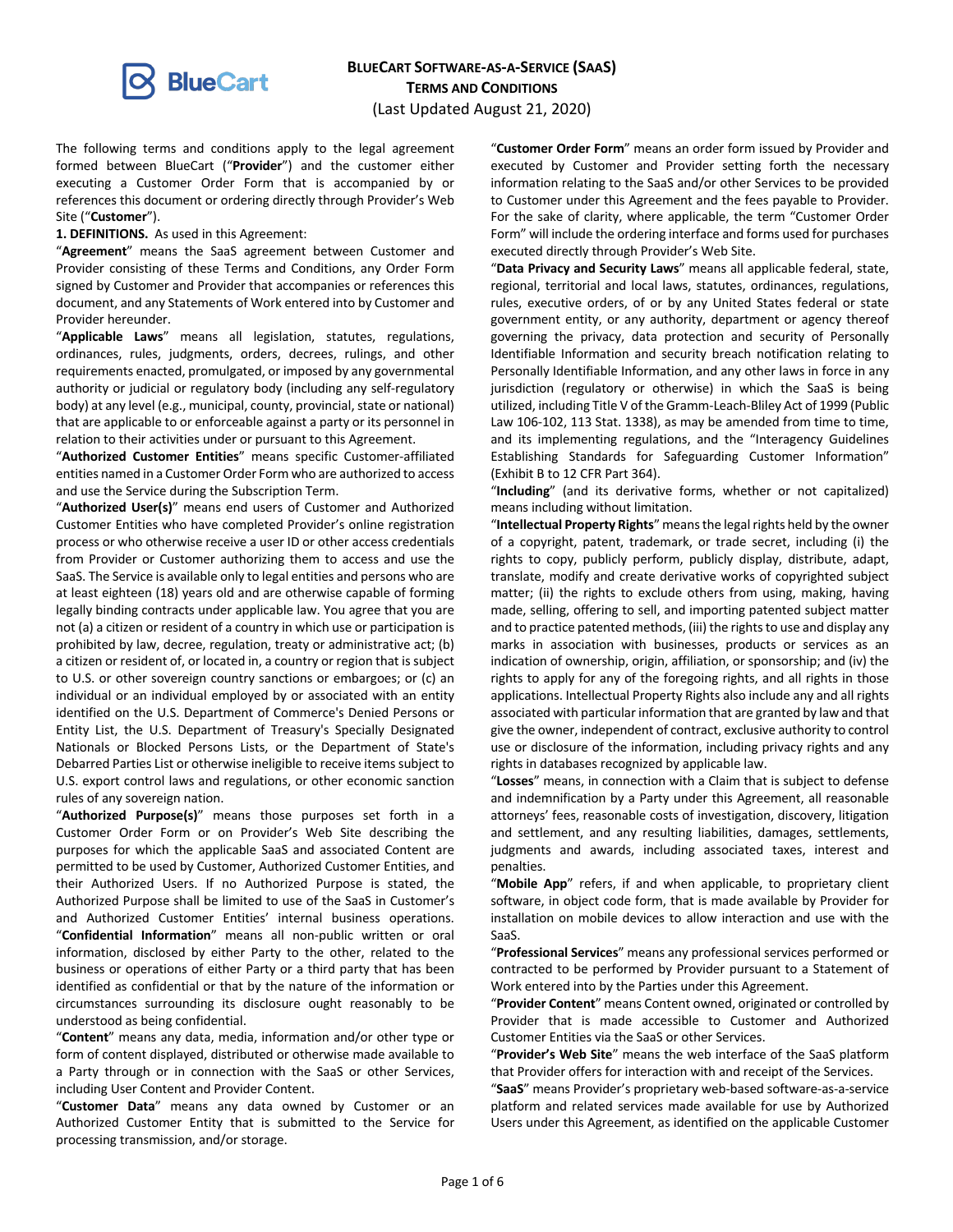Order Form, including its technology components, such as Provider's Web Site, applicable Mobile App(s), and related documentation.

"**Services**" means, collectively, the SaaS, the Support Services, and any Professional Services performed or provided by Provider pursuant to this Agreement.

"**Statement of Work**" (or "**SOW**") means a supplementary document in a mutually agreed form that is entered into by the Parties under this Agreement and describes Professional Services ordered by Customer from Provider. Upon execution and delivery of an SOW, it is deemed to form part of this Agreement.

"**Subscription Fees**" means the non-recurring and recurring fees payable by Customer to Provider for the SaaS and associated Support Services, as set forth in the relevant Customer Order Form, which shall be payable in accordance with the payment terms set forth in the Customer Order Form. Unless and except as otherwise expressly stated in this Agreement, the Subscription Fees are non-cancellable and nonrefundable.

"**Subscription Term**" means the period during which Customer's Authorized Users are permitted to access and use the SaaS, as set forth in the applicable Customer Order Form.

"**Support Services**" means the support services described in Section 3. "**Update**" means any improvement, enhancement, modification and/or changes to the SaaS offered or provided by Provider to its subscribers at no charge.

"**User Content**" means any Content submitted, posted or displayed by Authorized Users of the SaaS or the Mobile App.

"**User Data**" means any data or information (other than User Content) received or collected by Provider concerning Authorized Users of the SaaS or the Mobile App, including data provided by Authorized Users to register to use the SaaS or a Mobile App.

## **2. ACCESS TO AND USE OF THE SAAS.**

**2.1. Limited-Purpose Access Grant.** Subject to Customer's and its Authorized Users' continuing compliance with this Agreement and payment of the applicable fees, Provider hereby grants to Customer a limited, personal, non-exclusive, non-transferable right for Authorized Users of Customer and any other Authorized Customer Entities to access the features and functions of the SaaS during the Subscription Term, solely through Provider's Web Site or Mobile App and solely for the Authorized Purpose(s). This access grant may not be sublicensed, in whole or in part. The scope of Customer's use of the SaaS is subject to the terms and conditions of this Agreement, including any usage or other parameters or limitations set forth in the applicable Customer Order Form.

**2.2 Access Protocols.** On or as soon as reasonably practicable after the execution of this Agreement, Provider shall provide to Customer the necessary access credentials and protocols to allow Authorized Users to access the SaaS (the "**Access Protocols**"). The Parties further agree that prior to installing the Mobile App, any Authorized User shall be required accept an End User License Agreement ("**EULA**") to be provided upon download of the Mobile App. Customer acknowledges and agrees that, as between Customer and Provider, Customer shall be responsible for all acts and omissions of Authorized Users, including any act or omission by an Authorized User, which, if undertaken by Customer, would constitute a breach of this Agreement and any act by a person (whether or not an Authorized User) using Customer's Access Protocols. Customer shall undertake reasonable efforts to make all Authorized Users aware of the provisions of this Agreement that are applicable their use of the SaaS and shall cause them to comply with such provisions.

**2.3. Account Administration.** Customer shall designate at least one Authorized User to act as an administrator who will act as Customer's principal point of contract with Provider for purposes of this Agreement.

**2.4. User Content.** The SaaS may enable Customer's Authorized Users to search for, find, store, manage and use User Content of interest that is provided or made accessible through the SaaS. Customer acknowledges that Provider does not endorse, support, represent or guarantee the completeness, truthfulness, accuracy, reliability or other attributes of any User Content, nor does Provider review or attempt to verify the accuracy or currency of any User Content. As between Customer and Provider, Customer is solely responsible for (i) determining the suitability of any User Content for its intended use by Customer and its Affiliates, and (ii) as necessary for its intended use, verifying the authenticity, integrity, and accuracy of the User Content prior to using it. Provider has no obligation to preview, verify, flag, modify, filter or remove any User Content. Customer may remove any User Content at any time in its sole discretion. In the event Provider reasonably believes any User Content to be harmful, inaccurate, unlawful, or otherwise objectionable, it will promptly notify Customer in writing and Customer will remove or replace the objected-to User Content. If Customer fails to replace or remove objected-to content within ten (10) days following receipt of written notice by Provider, Provider may remove or disable access to the objected-to content in its sole discretion, but is not responsible for any failures or delays in removing or disabling access to any User Content unless otherwise provided herein, including User Content that may be considered harmful, inaccurate, unlawful or otherwise objectionable.

**2.5. Compliance.** (a) Customer's and its Authorized Users' access to and use of the SaaS is subject to their continuing compliance with all of the following: (a) the terms and conditions set forth in this Agreement; (b) Provider's online Terms of Use available on Provider's Web Site; (c) third party service terms and conditions governing any Content accessed through the SaaS that is published or distributed by a third-party web site, and (d) Applicable Laws, including Data Privacy and Security Laws. In the event of a conflict between this Agreement and the online Terms of Use, this Agreement shall prevail and control. (b) In addition to complying with applicable Data Privacy and Security Laws, Provider will employ commercially reasonable security and access controls designed to protect the types of data collected and stored by the Service, including Personally Identifiable Information. (c) We do not assert ownership over any of your content. Rather, subject to the rights granted to us and our users in these Terms, you retain full ownership of all of your content and any intellectual property rights or other proprietary rights thereto. You understand and agree that you are solely responsible for all of your content. By uploading your content on the Service, you grant BlueCart a nonexclusive, transferable, fully paid, worldwide license to use, copy, reproduce, process, adapt, publish, transmit, host and display your content for the purpose of (i) providing you and other users the Service and associated support; and (ii) analyzing and improving the operation of the Service. Notwithstanding anything to the contrary herein, you agree that BlueCart may obtain and aggregate technical and other data about your use of the Service that is non-personally identifiable with respect to you ("**Aggregated Anonymous Data**"), and BlueCart may use the Aggregated Anonymous Data to improve, support and operate the Service and otherwise for any business purpose during and after the term of this Agreement. For clarity, this does not give BlueCart the right to identify you as the source of any Aggregated Anonymous Data (d) You authorize BlueCart to store copies of any or all of your content as we deem necessary in order to facilitate the operation of the Service. You represent and warrant that you have all rights, consents and/or permissions necessary to grant the licenses in the previous paragraph, including under any and all copyright, trademark, and other intellectual property rights, as well as any moral rights, rights of privacy, rights of publicity and similar rights of any type in or to your content. You may not upload to or otherwise make available on the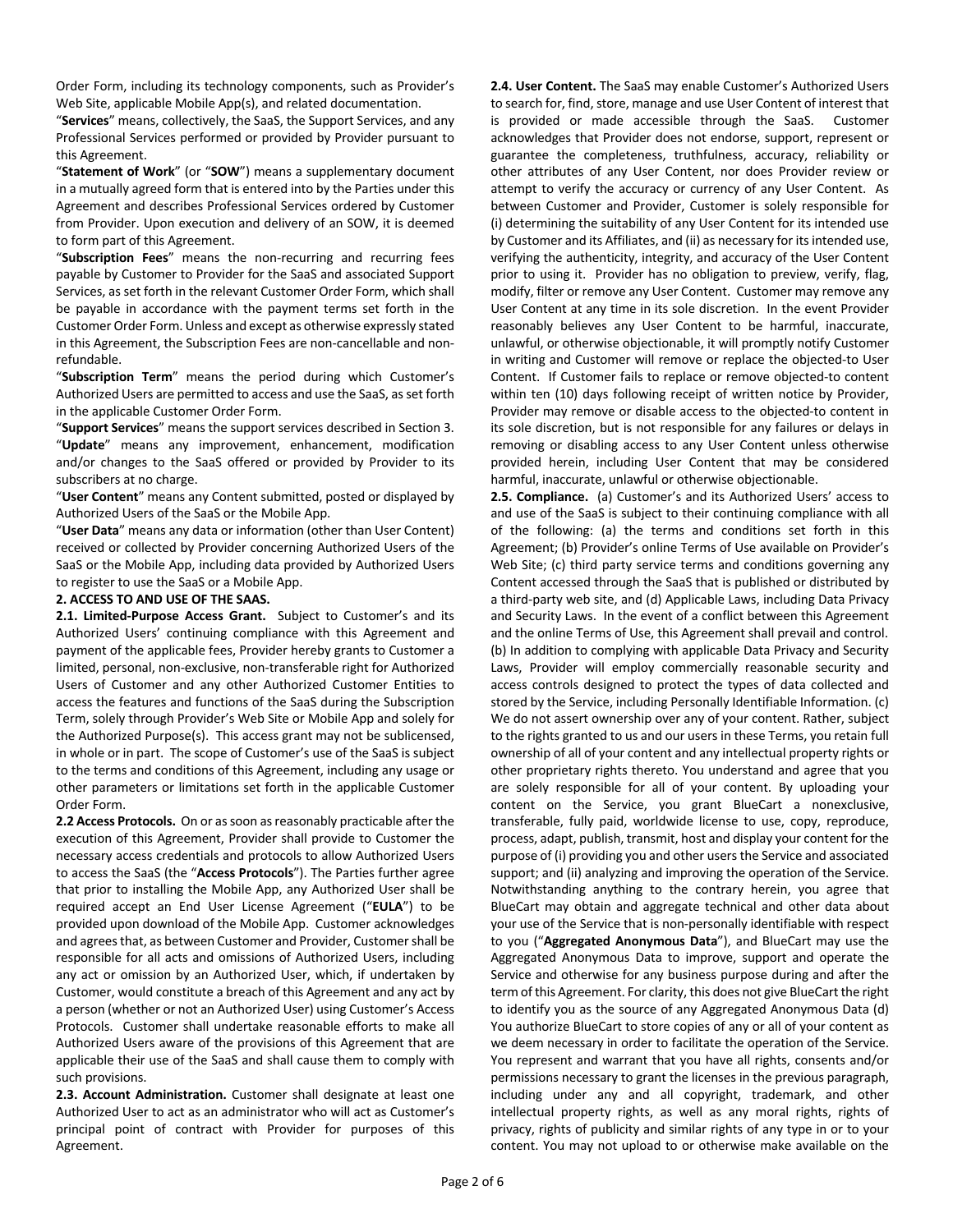Service any content for which you do not have all necessary rights, licenses, consents or permissions needed to so make available such content on the Service. If you elect to utilize any third party application in connection with your use of the Service, by doing so you are consenting to your content being shared with such third party application. To understand how such third party application provider utilizes your content and other information, you should review their privacy policy.

**2.6. Restrictions**. Customer agrees not to act outside the scope of the rights that are expressly granted by Provider in this Agreement. Further, Customer will not (i) use the SaaS in any manner that is inconsistent with this Agreement; (ii) access or use the SaaS or in order to develop or support, or assist another party in developing or supporting, any products or services competitive with the SaaS; (iii) decompile, reverse engineer (unless required by law for interoperability), or use any other method in an attempt to view or recreate any of the source code of the SaaS or extract any trade secrets from it; (iv) use the SaaS to operate the business of a third party or to process data or content provided by a third party for the operation of a third party's business, or otherwise use the SaaS on a third party's behalf, or to act as a service bureau or provider of application services to any third party; (v) knowingly or intentionally re-use, disseminate, copy, or otherwise use the SaaS or associated Content in a way that infringes, misappropriates, or violates any trademark, copyright, patent, trade secret, publicity, privacy or other right of Provider or any third party; or (vi) sell, lend, lease, assign, transfer, pledge, permit a lien upon, or sublicense any of the rights granted by this Agreement with respect to the SaaS.

**2.7. No Interference with Service Operations.** Customer and its Authorized Users will not take any action designed or intended to: (a) interfere with the proper working of the SaaS; (b) circumvent, disable, or interfere with security-related features of the SaaS or features that prevent or restrict use, access to, or copying the SaaS or any Content or other data, or that enforce limitations on use of the SaaS or Content; or (c) impose (or which may impose, in Provider's sole discretion) an unreasonable or disproportionately large load on the SaaS infrastructure. The Service is not currently intended to be used by any government or public entities or any individuals in their capacity as employees or contractors of a government or public entity. If you are a government user or otherwise accessing or using the Service in your capacity as an employee of a government or public entity, please contact BlueCart at legal@BlueCart.com.

**2.8. Access and Use of the SaaS from Outside the U.S.** The SaaS is offered for use in the U.S. and any other territory set forth in the Customer Order Form. As between Customer and Provider, Customer is solely responsible for compliance with Applicable Laws relevant to its Authorized Users accessing or using the SaaS while outside the U.S. and such other territory. Notwithstanding the foregoing, Provider will at all times comply with Applicable Laws in providing Services.

## **3. SUPPORT SERVICES; PROFESSIONAL SERVICES.**

**3.1. Technical Support.** At no additional charge and during Provider's normal business hours (which are 9:00 a.m. to 5:00 p.m. Eastern Time, Monday through Friday, excluding Provider-designated holidays unless otherwise specified in the applicable Customer Order Form), Provider will provide reasonable technical support and assistance for Authorized User requests by telephone (202) 798-2278 or sent via email to support@bluecart.com. Provider may also offer upgraded support services for an additional fee.

**3.2. Updates.** Customer will be given access to Updates of the SaaS that Provider implements during the Subscription Term. Customer acknowledges, however, that Provider may in the future offer optional value-added functions, features, or other capabilities for a separate fee.

**3.3. Scheduled Maintenance.** Provider reserves the right to take down applicable servers hosting the SaaS to conduct scheduled and emergency maintenance. Provider will use commercially reasonable efforts to perform scheduled maintenance outside regular business hours and will provide at least 24 hours' advance notice for nonemergency maintenance. Provider will not be responsible for any damages or costs incurred by Customer due to unavailability of the SaaS during scheduled or emergency maintenance.

**3.4. Professional Services.** If Provider has agreed to perform Professional Services for Customer or an Authorized Customer Entity under this Agreement, the Parties shall prepare and sign a Statement of Work describing the Professional Services to be performed and setting forth any other pertinent details, including the locations at which the Professional Services will be performed, the planned schedule of performance, the deliverables (if any) to be produced by Provider and delivered to Customer, the amount and manner of payment of Provider's fees for the Professional Services, and any associated responsibilities of Customer or Authorized Customer Entities relating to the Professional Services. Customer's obligation to pay the Subscription Fees set forth in an Order Form is not dependent on Provider's performance of any Professional Services pursuant to an SOW unless otherwise agreed by the Parties.

**3.5 BlueCart Marketplace and Third-Party Links.** Some parts of the Service are supported by sponsored links from advertisers and display offers that may be custom matched to you based on information stored in the Service or queries made through the Service or other information. In connection with BlueCart, the Service will provide links or send emails to other web sites belonging to advertisers and other third parties. BlueCart does not endorse, warrant, guarantee, or make any representation regarding the products or services available through the BlueCart Offers (or any other third-party products or services advertised on or linked from our site), whether or not sponsored. In addition, BlueCart is not an agent or broker or otherwise responsible for the activities or policies of those web sites. BlueCart does not guarantee that the terms of sale or offer posted on the Service by or for any particular advertiser or other third party are actually the terms that may be offered to you if you pursue the offer or that they are the best terms or price available in the market. BlueCart does not share Supplier information (product catalog, prices, etc.) with other Suppliers on our platform. Suppliers' product lists and prices are only visible to Restaurants who are potential buyers of your products. If you become aware of any unauthorized use of your Registration Information, you agree to notify BlueCart immediately. **4. FEES.** 

# **4.1. Fees Generally.** Provider's fees for the Services are as set forth in the applicable Order Form or, as applicable, on the online purchasing interface, and shall be payable as stated therein. If any payment is not made in full when due, the overdue balance will be subject to a late payment charge of 5%, plus interest at the rate of 1.5% per month, prorated daily (or the maximum legal rate if less). We may choose to offer additional value-added Services in addition to the base Service for a fee. If we do so, the website will identify the chargeable Services and state the associated fees, terms and methods of payment. Quoted fees for chargeable additional Services are exclusive of applicable taxes, which will be separately itemized on our statement. Fees for chargeable additional Services are noncancellable and nonrefundable. **4.2. Fees for Additional Services.** As part of the chargeable Services contemplated in Section 4.1 above, Provider will provide (a) optional payment processing services for business-to-business orders executed through Provider's Web Site, and (b) a BlueCart Digital Storefront platform for vendors to list and sell their products to consumers. For all purchases executed using either of the services described in Sections 4.2(a) or 4.2(b) above, Provider will charge the purchaser a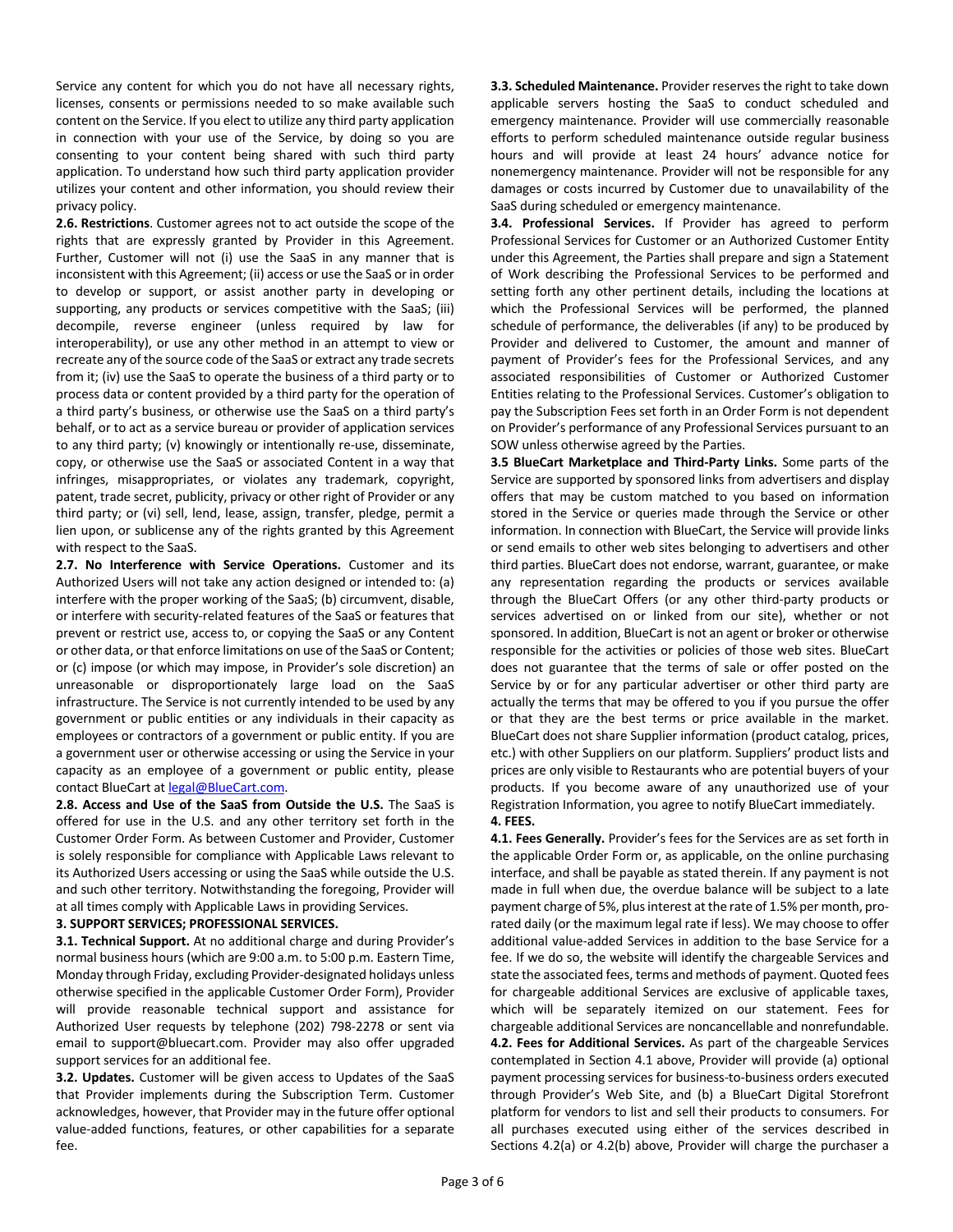transaction processing fee of one percent (1%). This fee will be in addition to any fees charged by third-party payment processors (e.g., ACH or credit card fees).

# **5. ALLOCATIONS OF RISK.**

**5.1. Representations and Warranties.** (a) Each Party represents to the other (i) that the execution and performance of its obligations under this Agreement will not conflict with or violate any provision of Applicable Law or any other agreement or order by which the representing Party is bound; and (ii) that this Agreement, when executed and delivered, will constitute a valid and binding obligation of such Party and will be enforceable against such Party in accordance with its terms. (b) Provider warrants that any Professional Service performed by Provider under this Agreement will be performed in a good and workmanlike manner in accordance with prevailing industry standards.

**5.2. DISCLAIMERS.** (a) CUSTOMER REPRESENTS THAT IT IS ENTERING THIS AGREEMENT WITHOUT RELYING UPON ANY PROVIDER REPRESENTATION OR WARRANTY NOT EXPRESSLY STATED IN THIS AGREEMENT. TO THE MAXIMUM EXTENT PERMITTED BY APPLICABLE LAW, PROVIDER DISCLAIMS ANY AND ALL PROMISES, REPRESENTATIONS AND WARRANTIES, EXPRESS, IMPLIED OR STATUTORY, INCLUDING, BUT NOT LIMITED TO, ANY WARRANTIES OF MERCHANTABILITY, FITNESS FOR A PARTICULAR PURPOSE, DATA ACCURACY, SYSTEM INTEGRATION, SYSTEM RELIABILITY, TITLE, NON-INFRINGEMENT, NON-INTERFERENCE AND/OR QUIET ENJOYMENT, AND ALL WARRANTIES THAT MAY OTHERWISE BE IMPLIED. NO WARRANTIES ARE MADE ON THE BASIS OF TRADE USAGE, COURSE OF DEALING, OR COURSE OF PERFORMANCE.

(b) CUSTOMER ASSUMES COMPLETE RESPONSIBILITY, WITHOUT ANY RECOURSE AGAINST PROVIDER, FOR THE SELECTION OF THE SAAS TO ACHIEVE CUSTOMER'S INTENDED RESULTS AND FOR ITS USE OF THE RESULTS OBTAINED FROM THE SAAS IN CUSTOMER'S BUSINESS. CUSTOMER ACKNOWLEDGES THAT IT IS SOLELY RESPONSIBLE FOR THE RESULTS OBTAINED FROM USE OF THE SAAS, INCLUDING THE COMPLETENESS, ACCURACY, AND CONTENT OF SUCH RESULTS. PROVIDER DOES NOT WARRANT THAT THE SAAS WILL MEET CUSTOMER'S REQUIREMENTS, THAT THE OPERATION OF THE SAAS WILL BE UNINTERRUPTED OR ERROR-FREE, OR THAT ALL ERRORS WILL BE CORRECTED.

(c) THE SAAS IS NOT DESIGNED OR PERMITTED TO BE USED IN OR FOR HIGH-RISK OR HAZARDOUS ENVIRONMENTS REQUIRING FAILSAFE PERFORMANCE, INCLUDING OPERATION OF NUCLEAR FACILITIES, AIRCRAFT NAVIGATION, COMMUNICATION SYSTEMS, AIR TRAFFIC CONTROL, WEAPONS SYSTEMS, DIRECT LIFE-SUPPORT MACHINES, OR ANY OTHER APPLICATION IN WHICH THE FAILURE OF THE SAAS COULD LEAD DIRECTLY TO DEATH, PERSONAL INJURY, OR SEVERE PHYSICAL OR PROPERTY DAMAGE (COLLECTIVELY, "**HIGH RISK ACTIVITIES**"). PROVIDER EXPRESSLY DISCLAIMS ANY EXPRESS OR IMPLIED WARRANTY OF FITNESS OF THE SAAS FOR HIGH RISK ACTIVITIES.

**5.3. Indemnification of Customer by Provider.** Provider agrees to defend, indemnify, and hold harmless Customer and its Affiliates from and against all third-party claims and actions (collectively, "**Claims**" and individually, a "**Claim**"), that may, at any time, arise out of or relate to (a) a breach or alleged breach by Provider of any of its representations given in Section 5.1(a); or (b) a Claim that the SaaS or any Provider Content (excluding, however, User Content) provided by Provider hereunder or Customer's use of same in accordance with the terms hereof infringes any third party's Intellectual Property Rights; or (c) a Claim arising with respect to Provider's posting or displaying Provider Content on Provider's Web Site; and, in each case, associated Losses.

**5.4. Indemnification of Provider by Customer.** Except for any Claims in respect of which Provider is obligated to indemnify Customer under Section 5.3, Customer agrees to defend, indemnify and hold harmless Provider and its Affiliates from and against all Claims, that may, at any time, arise out of or relate to: (a) use of the SaaS or any Content by or on behalf of Customer or an Authorized Customer Entity other than in accordance with this Agreement; (b) the posting, display, distribution, broadcast or other use of User Content by or on behalf of Customer or an Authorized Customer Entity, including Claims that any such use infringes or otherwise violates the rights of any third party, including Intellectual Property Rights, privacy, publicity or other personal or proprietary rights, or that the User Content posted, displayed, distributed, broadcast or otherwise published contains libelous, defamatory or otherwise injurious or unlawful material; and, in each case, associated Losses.

**5.5. Indemnification Procedures.** If any third party makes a Claim covered by Section 5.3 or Section 5.4 against an indemnified Party (the "**Covered Party**") with respect to which the Covered Party intends to seek indemnification under this Agreement, the Covered Party shall give prompt written notice of the Claim to the indemnifying Party, including a brief description of the amount and basis for the claim, if known. Upon receiving such notice, the indemnifying Party shall be obligated to defend the Covered Party (and its indemnitees) against the Claim, and shall be entitled to assume control of the defense and settlement of the Claim. The Covered Party may participate in the defense and settlement of the Claim at its own expense, using its own counsel, but without any right of control. The indemnifying Party shall keep the Covered Party reasonably apprised as to the status of the Claim. Neither the indemnifying party nor any Covered Party shall be liable for any settlement of a Claim made without its consent. Notwithstanding the foregoing, the Covered Party shall retain responsibility for all aspects of the Claim that are not subject to indemnification by the indemnifying Party hereunder.

**5.6. Limitation of Liability.** EXCEPT AS EXPRESSLY PROVIDED IN THIS SECTION 5.6, NEITHER PARTY SHALL HAVE ANY LIABILITY UNDER OR IN CONNECTION WITH THIS AGREEMENT FOR ANY INDIRECT, INCIDENTAL, CONSEQUENTIAL, SPECIAL, EXEMPLARY OR PUNITIVE DAMAGES, NOR ANY LIABILITY FOR LOST PROFITS, LOSS OF DATA, LOSS OF BUSINESS OPPORTUNITY, OR BUSINESS INTERRUPTION, REGARDLESS OF THE THEORY OF LIABILITY (INCLUDING THEORIES OF CONTRACTUAL LIABILITY, TORT LIABILITY (INCLUDING NEGLIGENCE), OR STRICT LIABILITY), EVEN IF THE LIABLE PARTY KNEW OR SHOULD HAVE KNOWN THAT THOSE KINDS OF DAMAGES WERE POSSIBLE. EACH PARTY'S MAXIMUM CUMULATIVE LIABILITY FOR ALL OCCURRENCES UNDER OR IN CONNECTION WITH THIS AGREEMENT SHALL NOT EXCEED THE INJURED PARTY'S ACTUAL DIRECT DAMAGES, CAPPED AT WHICHEVER OF THE FOLLOWING AMOUNTS IS GREATER: US\$1,000,000 OR THE TOTAL AMOUNT PAID BY CUSTOMER TO PROVIDER UNDER THIS AGREEMENT. THE FOREGOING LIMITATIONS DO NOT APPLY TO A PARTY'S OBLIGATIONS WITH RESPECT TO THIRD PARTY CLAIMS FOR BODILY INJURY (INCLUDING DEATH) OR DAMAGE TO TANGIBLE PERSONAL PROPERTY, OR FOR WHICH INDEMNIFICATION IS GIVEN UNDER SECTION 5.3 OR 5.4, OR TO CLAIMS BASED ON BREACH OF CONFIDENTIALITY, INTENTIONAL BREACH OF THIS AGREEMENT, OR WILLFUL MISCONDUCT. THE FOREGOING LIMITATIONS OF LIABILITY SHALL NOT APPLY TO THE EXTENT THAT THE LIABLE PARTY IS NOT PERMITTED TO DISCLAIM (OR, AS APPLICABLE, LIMIT) ITS LIABILITY UNDER APPLICABLE LAW.

# **6. DURATION AND TERMINATION.**

**6.1. Duration of Agreement.** This Agreement commences on the Subscription Term start date set forth in the first Customer Order Form executed by both Parties and continues until all Customer Order Forms entered into by the Parties have expired or been terminated in accordance with this Agreement.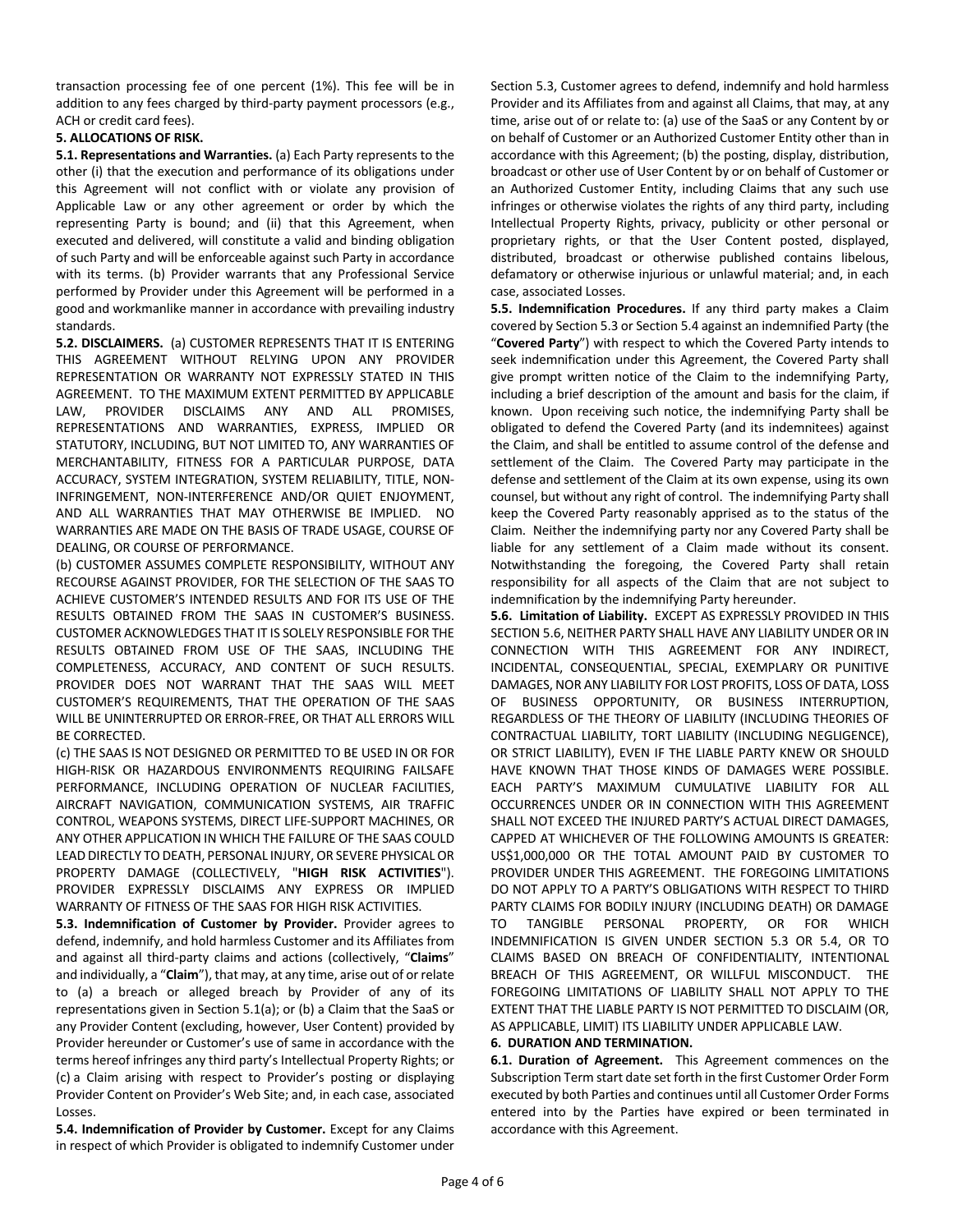**6.2. Termination.** Either Customer or Provider may terminate this Agreement, and all Customer Order Forms or only affected Customer Order Forms (a) for cause upon written notice to the other Party if the other Party has committed a material breach of this Agreement and the breach remains uncured 30 days after the breaching party has received written notice of the breach from the non-breaching party, or (b) if the other Party becomes the subject of a petition in bankruptcy or any other proceeding relating to insolvency, receivership, liquidation or assignment for the benefit of creditors. Notwithstanding the foregoing, Customer may terminate any Customer Order Form at any time upon written notice to Provider for any reason or no reason at all provided that all fees owed under the applicable Customer Order Form as of the date of termination are paid in accordance with its terms.

**6.3. Effect of Termination on Fees.** If this Agreement is terminated by Customer pursuant to Section 6.2, any pre-paid fees for the unused portion of the terminated Subscription Term will be refunded to Customer. In all other cases, all fees paid or payable as of the date of termination are non-cancellable and non-refundable.

**6.4. Other Effects of Termination.** Effective immediately upon expiration or termination of this Agreement, (i) all rights granted under this Agreement will become void, (ii) Customer shall cease all use of the SaaS, and (iii) neither Party will have continuing rights to use any Confidential Information of the other Party or to exercise any Intellectual Property Rights of the other Party that were licensed under this Agreement. However, Customer shall have 30 days after any such expiration or termination to download or otherwise obtain an extract of any Customer Data stored by the Service at the time of expiration or termination.

**6.5. Survival.** Any provision of the Agreement that contemplates or governs performance or observance subsequent to its termination or expiration will survive the expiration or termination of this Agreement (or the applicable Customer Order Form) for any reason.

## **7. PROPRIETARY RIGHTS.**

**7.1. Services and Provider Content.** The Services (including the SaaS) and Provider Content, and all Intellectual Property Rights in and to them, are and shall remain owned by Provider (and its licensors, as applicable) and are protected by copyright, trademark, patent, trade secret and other laws and treaties. Subject to the terms and conditions of this Agreement, Provider hereby grants Customer and Authorized Customer Entities a limited, personable, revocable, non-sublicensable and non-transferable license for their Authorized Users to access and use the functions and features of the SaaS during the Subscription Term solely for the Authorized Purpose(s). Any derivative work Customer, an Authorized Customer Entity, or any Authorized Users may create of any part of the SaaS or Provider Content, and all rights therein, shall be owned solely by Provider. To that end, Customer hereby irrevocably transfers and conveys to Provider, without further consideration, all right, title and interest that Customer or any Authorized User may have or acquire in any such derivative work.

**7.2. User Content License.** Customer hereby grants to Provider a nonexclusive, non-transferable right and license to access, use, host, copy, display, process, transmit, and deliver the User Content as necessary or convenient for Provider to comply with its obligations and exercise its rights under this Agreement.

**7.3. Trademarks.** If Provider agrees to create, at Customer's request, any Customer-branded or co-branded user interfaces through which Authorized Users will access the SaaS, Customer hereby grants to Provider during the Subscription Term a non-exclusive, worldwide, royalty-free license to use and display the Customer's name, logo and other trademarks ("**Customer Trademarks**") designated by Customer on such user interface(s). In such event, Provider will use the relevant Customer Trademarks in accordance with Customer's then-current trademark usage guidelines, if any, provided by Customer to Provider and only for the agreed purposes. Subject to the foregoing license, Customer will retain all Intellectual Property Rights that it may have in and to the Customer Trademarks, and all use thereof by Provider shall inure to the sole benefit of Customer.

**7.4. Feedback.** If Provider receives from Customer or any of its Authorized Users any suggestions, ideas, improvements, modifications, feedback, error identifications or other information related to the Services or any other Provider products, offerings or services ("**Feedback**"), Provider may use, disclose and exploit such Feedback without restriction and without paying any royalties or other compensation, including to improve the Services and to develop, market, offer, sell and provide other products and services.

**7.5. No Implied Licenses by Provider.** Customer acknowledges that there are no licenses granted by Provider by implication under this Agreement. Provider reserves all rights that are not expressly granted herein. Customer acknowledges that, as between the Parties, Provider owns all Intellectual Property Rights and proprietary interests that are embodied in, or practiced by, the SaaS or other Services, with the exception of Intellectual Property Rights in or to Customer Data or to User Content that may be distributed through the SaaS.

**8. CONFIDENTIALITY OBLIGATIONS; PUBLICITY.** All activities of the parties under or in relation to this Agreement are subject to the confidentiality terms attached hereto as Exhibit A. Neither Party may use the name of the other in any published advertising or publicity materials without the prior written consent of the other party. However, and notwithstanding anything to the contrary in Exhibit A, Provider may include Customer's name on Provider's customer list and, subject to Customer's prior written review and approval, may describe briefly, and in general terms, the nature of the services provided by Provider to Customer.

### **9. GENERAL.**

**9.1. Governing Law.** The validity, construction, and interpretation of this Agreement and the rights and duties of the Parties shall be governed by the internal laws of the State of Delaware without regard to principles of conflicts of laws.

**9.2. Force Majeure.** Notwithstanding any other provision of this Agreement, no party to the Agreement shall be deemed in default or breach of this Agreement or liable for any loss or damages or for any delay or failure in performance (except for the payment of money) due to any cause beyond the reasonable control of, and without fault or negligence by, such party or its officers, directors, employees, agents or contractors.

**9.3. Insurance.** Provider shall have and maintain in force throughout the Subscription Term insurance coverage in types and amounts customarily maintained by reputable companies in the same or similar line of business as Provider.

**9.4. Dispute Resolution.** A party may, without waiving any remedy under this Agreement, seek from any court with jurisdiction, interim or provisional equitable relief necessary to protect such party's rights or property. Any civil action seeking injunctive relief or otherwise related to this Agreement will be instituted and maintained exclusively in the federal or state courts situated in the State of New York. Each Party expressly waives any right to a trial by jury in any action or proceeding brought by or against either Party under this Agreement.

**9.5. Notice.** All notices required or permitted under this Agreement will be in writing and sent by certified mail, return receipt requested, or by reputable oversight courier, or by hand delivery. The notice address for Provider and Customer shall be their respective addresses specified in the applicable Customer Order Form. Any notice sent in the manner sent forth above shall be deemed sufficiently given for all purposes hereunder (i) in the case of certified mail, on the second business day after deposited in the U.S. mail and (ii) in the case of